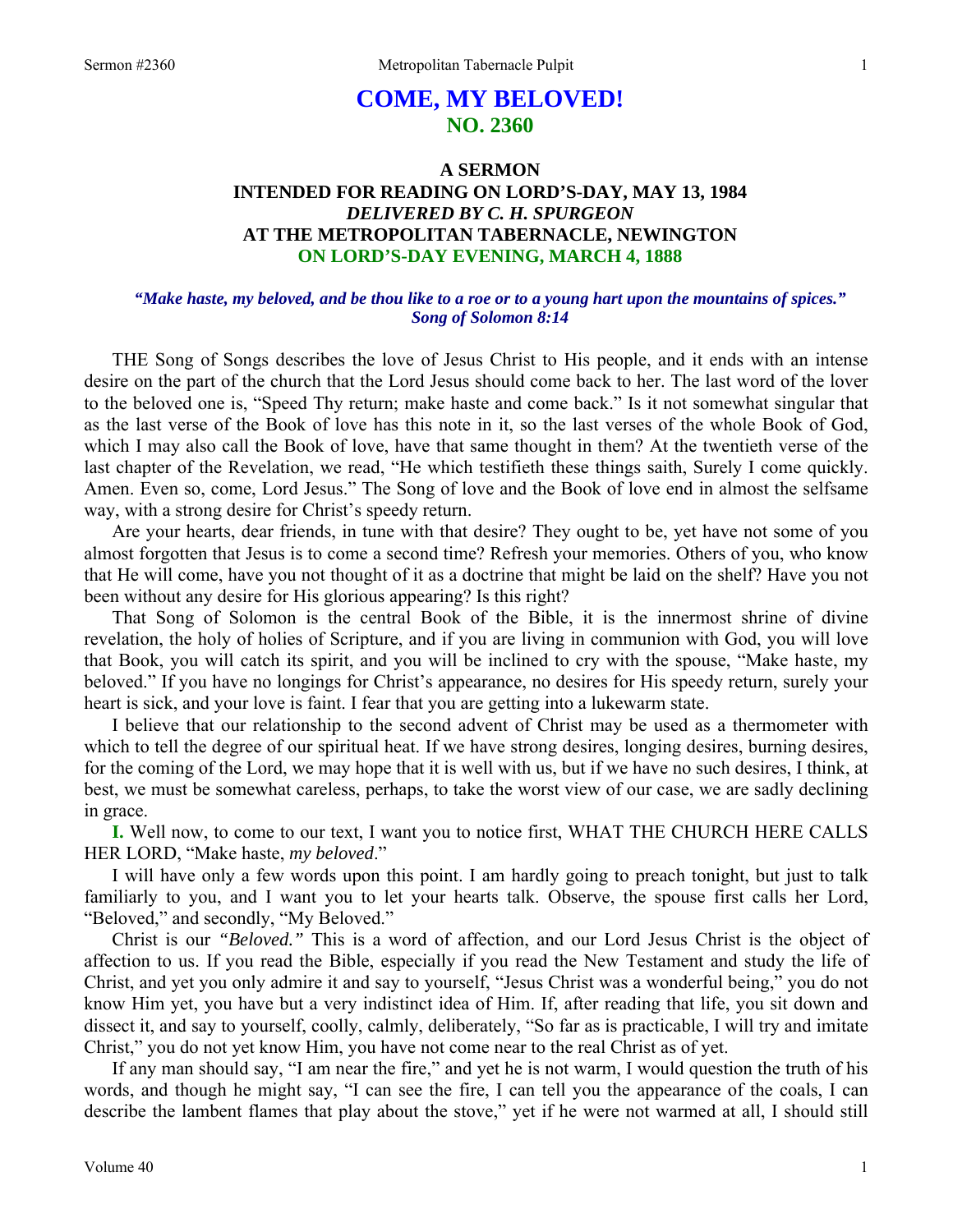think that he was mistaken, or that there was some medium that interposed between him and the fire at which he said he was looking.

But when you really come to see Jesus and to say, "I love Him, my heart yearns toward Him, my delight is in Him, He has won my love, and holds it in His own heart," then you begin to know Him. Brethren, true religion has many sides to it, true religion is practical, it is also contemplative, but it is not true religion at all if it is not full of love and affection.

Jesus must reign in your heart or else, though you may give Him what place you like in your head, you have not truly received Him. To Jesus, beyond all others, is applicable this title of the Beloved, for they who know Him love Him. Ay, if ever love had emphasis in it, it is the love which true believers give to Christ, and we do well when we sing—

> *"I love Thee because Thou hast first loved me, And purchased my pardon on Calvary's tree; I love Thee for wearing the thorns on Thy brow; If ever I loved Thee, my Jesus, 'tis now.*

*"I will love Thee in life, I will love Thee in death, And praise Thee as long as Thou lendest me breath; And say when the death-dew lies cold on my brow, If ever I loved Thee, my Jesus, 'tis now."* 

We may also go beyond that point, as the hymn does and say—

*"In mansions of glory and endless delight, I'll ever adore Thee in heaven so bright; I'll sing with the glittering crown on my brow; If ever I loved Thee, my Jesus, 'tis now."* 

Our love to Jesus begins with trust. We experience His goodness, and then we love Him in return. "We love him because he first loved us." They say that love is blind, I should think it is, from what I have seen of it in some people, but love to Christ might have ten thousand eyes, and yet be justified in loving Him. The more you see Him, the more you know Him, the more you live with Him, the more reason will you have for loving Him. There will never come a time in which you will have to question whether you were right to surrender your heart to Him, but even throughout the eternal ages you shall, in the felicities of His blessed company, feel that you were, in fact, more than justified in calling Him your Beloved.

That is the first part of the name the spouse gives to her Lord, no, not the *first,* the first part of the name is *"my,"* she calls Him *"my Beloved."*

Brethren, this signifies appropriation, so that the two words together mean affection and appropriation, *"My* Beloved." If nobody else loves Him, I do. This is a distinguishing affection, and I love Him because He belongs to me, He is mine, He has given Himself to me, and I have chosen Him because He first chose me, He is "my Beloved." I am not ashamed to put Him in front of all others, and when men say, "What is your Beloved more than another beloved?" I can tell them that "My Beloved" is more than all the earthly beloveds put together.

It is a delightful thing to get hold of Christ with both hands, as Thomas did when he said, "My Lord and my God." There he held Him with a double-handed grip and would not let Him go. It is sweet and saving even to come into contact with Him, as the woman did who touched the fringe of His garment, but oh, to take Him up in your arms, to hold Him with both hands and say, "This Christ is mine, by a daring faith, warranted by the Word of God, I take this Christ to be mine, to have and to hold, for better or worse, and neither life nor death shall ever part me from Him who is 'my Beloved!'"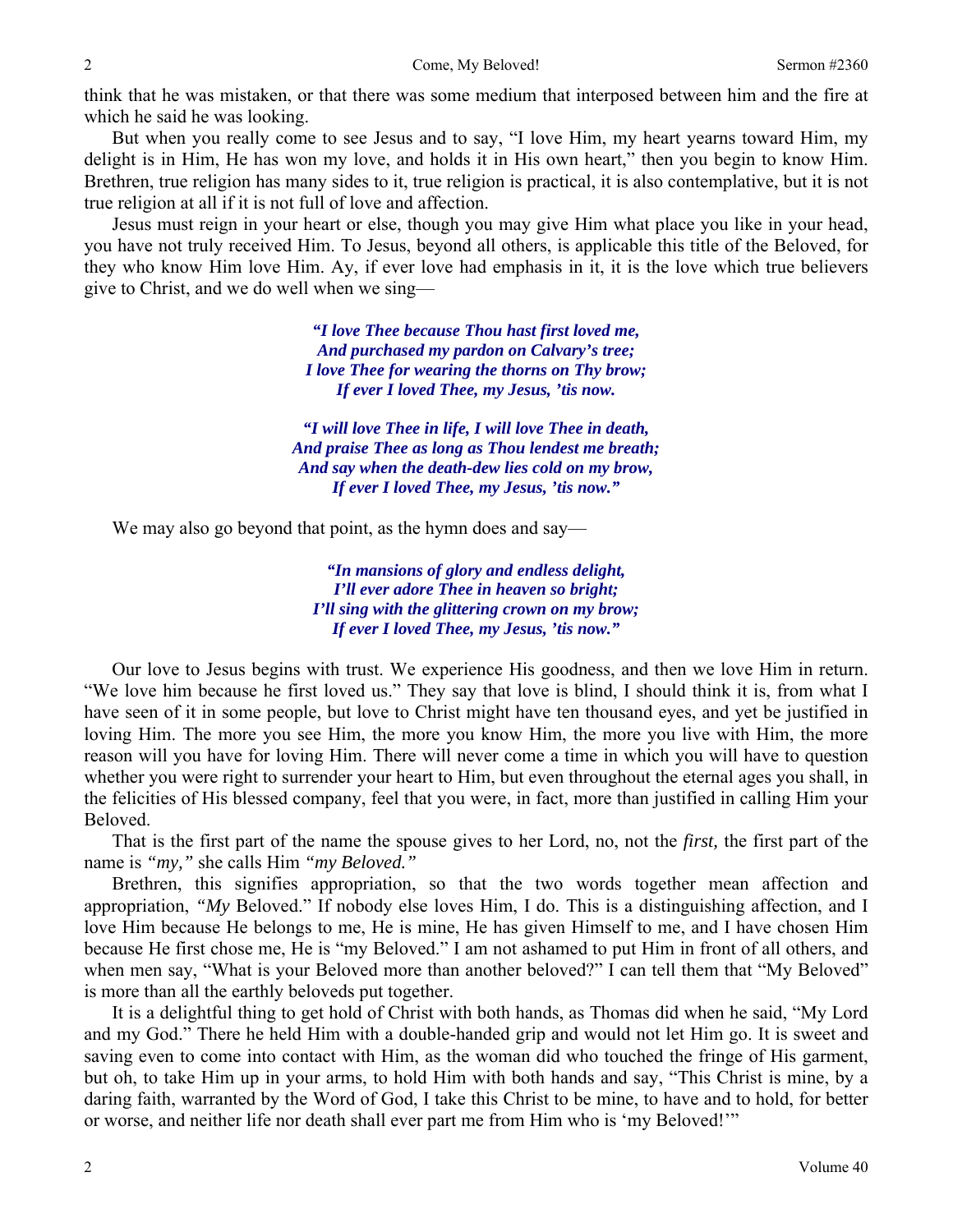Now, there is a sweet name for the Lord Jesus Christ. My dear hearers, can you speak of Jesus in that way, "my Beloved"? He who can by the Spirit of God, say this, has uttered two words that have more eloquence in them than there is in all the orations of Demosthenes. He who cannot truly say this, though he may speak with the tongues of men and of angels, yet since he has not this charity, this divine love in his heart, it profits him nothing. Oh, that every one of you could say, "My Beloved! My Beloved!"

Do you all really know what saving faith is? It is the appropriation to one's own self of Christ in His true and proper character as God has revealed Him. Can you make this appropriation? "Oh," says one, "I am afraid I should be stealing salvation if I did!" Listen, so long as you can get Christ anyhow, you may have Him. There is never any stealing of that which is freely given. The difficulty is not about any rights that you have, for you have no rights whatever in this matter, but come and take what God gives to you, though you have no claim to it.

Soul, take Christ tonight, and if you take Him, you shall never lose Him. I was going to say, if you do even steal Him, so long as you do but take Him to yourself, He will never withdraw Himself from your grasp. It is written, "Him that cometh to me, I will in no wise cast out." Some come properly, and Christ does not cast them out, but there are some who come improperly, they come as it were, limping on a wooden leg, or perhaps only creeping or crawling.

It does not matter how you come to Christ, as long as you really come to Him, He will never cast you out. Get to Him anyway you can, and if you once come to Him, you may plead that blessed promise of His, "Him that cometh to me I will in no wise cast out."

I have told you before, that some years ago I felt a great depression of spirit, I knew whom I had believed, but somehow I could not get the comfort out of the truth I preached. I even began to wonder whether I was really saved, and having a holiday, and being away from home, I went to a Wesleyan chapel. A local preacher occupied the pulpit that morning. While he preached a sermon full of the Gospel, the tears flowed from my eyes, and I was in such a perfect delirium of joy on hearing the Gospel, which I so seldom have an opportunity of doing, that I said, "Oh, yes, there is spiritual life within me, for the Gospel can touch my heart and stir my soul."

When I went to thank the good man for his sermon, he looked at me and he could hardly believe his eyes. He said, "Are you not Mr. Spurgeon? "I replied, "Yes." "Dear, dear," said he, "why, that is your sermon that I preached this morning!" Yes, I knew it was, and that was one reason why I was so comforted by it, because I felt that I could take my own medicine, and I said to myself, "There now, that which I have seen to have a certain effect upon others has had the same effect upon me."

I asked the preacher to my inn to dinner, and we rejoiced together to think that he should have been led to give the people one of my sermons so that I should be fed out of my own cupboard. I do know this, that whatever I may be, there is nothing that moves me like the Gospel of Christ. Do not many of you feel just as I do?

**II.** Now I will lead you on to the second division of my subject. I have shown you what the church calls her Lord, now in the second place, I will tell you WHENCE SHE CALLS HIM, "Make haste, my beloved, and be thou like a roe or to a young hart upon the mountains of spices."

What does that mean? She cries to Him to come from the place where He now is, which she calls, "the mountains of spices."

Readers of Solomon's Song know that there are four mountains spoken of in the Song. The first set of mountains is mentioned in the seventeenth verse of the second chapter of the Song, where we read of *the mountains of division,* "Until the day break, and the shadows flee away, turn, my beloved, and be thou like a roe or a young hart upon the mountains of Bether," or the mountains of division, the divided crags, or the mountains that divide.

Well now, beloved, this was Christ's first coming. There were mountains of division, our sins and God's justice, like great mountains, divided us. How could God's love ever come to us, or how could we get to it? There were mountains of division, and as we looked at them we said, "They are impassable,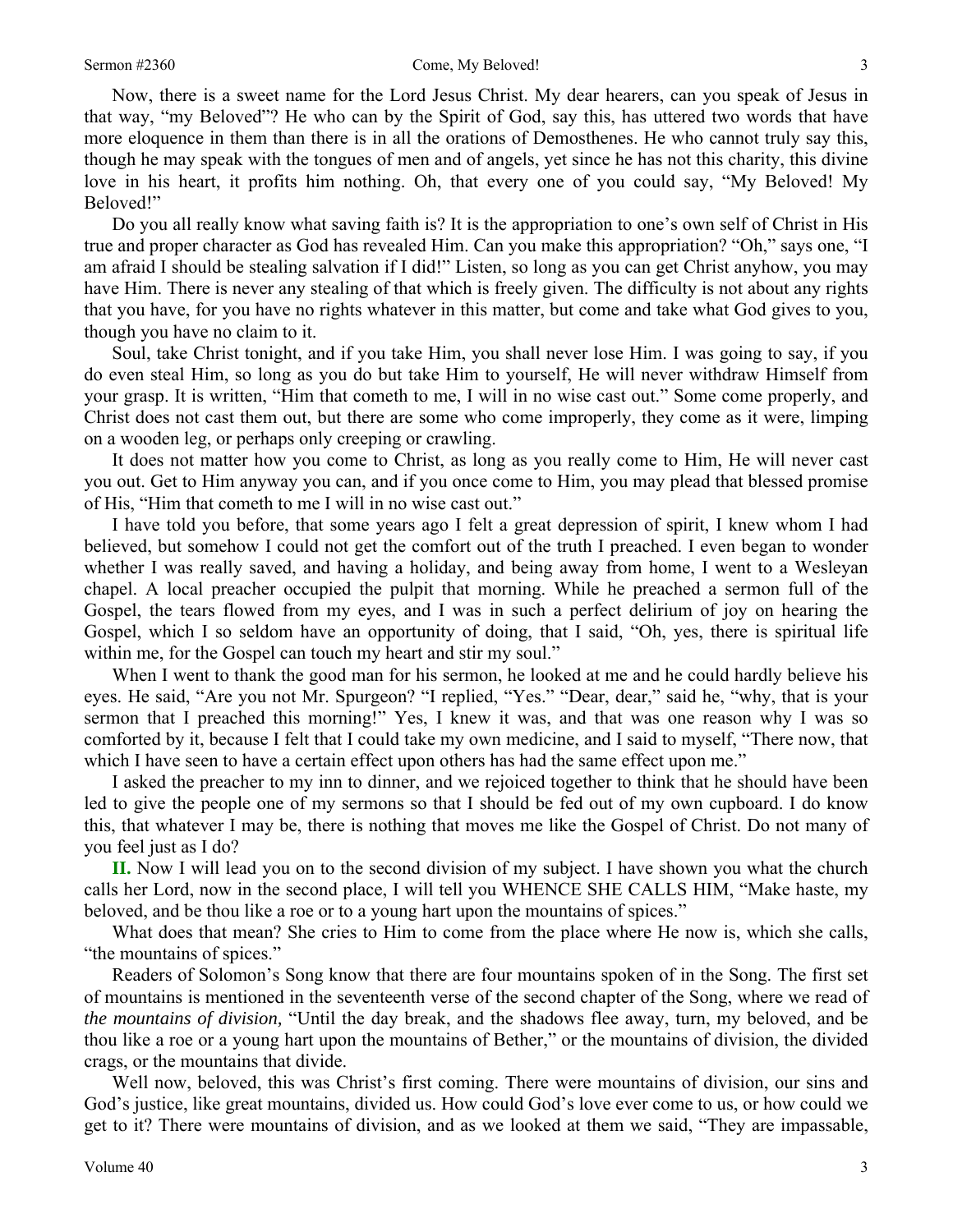nobody can ever climb those lofty crags, or scale those awful precipices, or cross those dread abysses. These mountains effectually separate a guilty soul from a holy God, and my brethren, there was no way over those hills till Jesus came like a roe or a young hart.

Roes and harts can stand on crags where men's heads turn giddy and they fall, and our Divine Master was able to stand where we could not. He came leaping over the mountains of our sins, and over the hills of divine justice, and He came even to us, and opened up a way over the mountains of Bether, the mountains of division, by which God comes to us and we come to God, and now, instead of division, there is a sacred union.

That was Christ's first coming, over the mountains of division.

But there were other mountains beside those, which you read of a little further on in the Song, these were *the mountains of the leopards,* the dens of the lions. Turn to the fourth chapter, at the eighth verse, "Come with me from Lebanon, my spouse, with me from Lebanon: look from the top of Amana, from the top of Shenir and Hermon, from the lions' dens, from the mountains of the leopards."

When Christ came the first time, He met with fierce opposition, from sin, and death, and hell. These were the lions, these were the leopards, and our great Champion had to go hunting them and they hunted Him. You know how these grim lions met Him, and how they tore Him, they rent His hands, and His feet, and His side.

Do you not remember how that great lion of the pit came leaping upon Him, how He received him upon His breast, like a greater Samson, and though He fell in the death-struggle, He tore that lion asunder, as though he had been a kid, and cast him down? As for His other enemies, He could truly say, "O death, where is thy sting? O grave, where is thy victory?"

Our Well-beloved came to us, over the mountains of the leopards and the dens of the lions, more than conqueror through the greatness of His love. Do you not see Him as He comes from Edom, with dyed garments from Bozrah, traveling in the greatness of His strength, speaking in righteousness, mighty to save? In spite of all opposition, He finished the work of our redemption.

So Jesus came to us over the mountains of separation, and over the mountains of the leopards.

But there is a third mountain mentioned in this wonderful poetical book, and that is, *the mountain of myrrh*. In the sixth chapter at the second verse, it says, "My beloved is gone down into his garden, to the beds of spices, to feed in the gardens, and to gather lilies." It is called a garden, but in the sixth verse of the fourth chapter it is called a mountain, "Until the day break, and the shadows flee away, I will get me to the mountain of myrrh, and to the hill of frankincense."

You know the story well. After Jesus had come over the mountains of our sins, after He had killed the lions and the leopards that stood in our way, He gave up His soul into His Father's hands, and loving friends took His body, and wrapped it in white linen, and Joseph of Arimathea and Nicodemus brought myrrh and aloes to preserve His blessed body, that matchless casket of a perfect soul, and having wrapped Him up, they laid Him in a new tomb, which thus became the garden or mountain of myrrh. A bitter thing was that grave wherein He buried all our sin, that grave out of which He came victorious over death, that grave out of which He rose that He might justify His people.

That was the mountain of myrrh to which Jesus went for a very brief season. Scarcely three days was He there, but I think I can hear His church standing at the tomb and saying, "Make haste, my beloved! Be Thou like a roe or a young hart, and come quickly from Thy sleep with the dead in the mountains of myrrh."

It was but a short time that He was there, even as He said to His disciples, "A little while, and ye shall not see me; and again a little while, and ye shall see me." Soon was that slumber over, and when He woke, as Samson carried away the gate of Gaza, so Christ arose and took up the gates of death, posts and bar and all, and carried them away, and neither death nor hell can ever bring them back again. By the resurrection of Christ, the tomb is opened, never to be closed again.

The "mountain of myrrh" is the third that is mentioned in the Song, but our text refers to *"the mountains of spices*." I am not stretching this passage, or drawing a lesson where there is none, the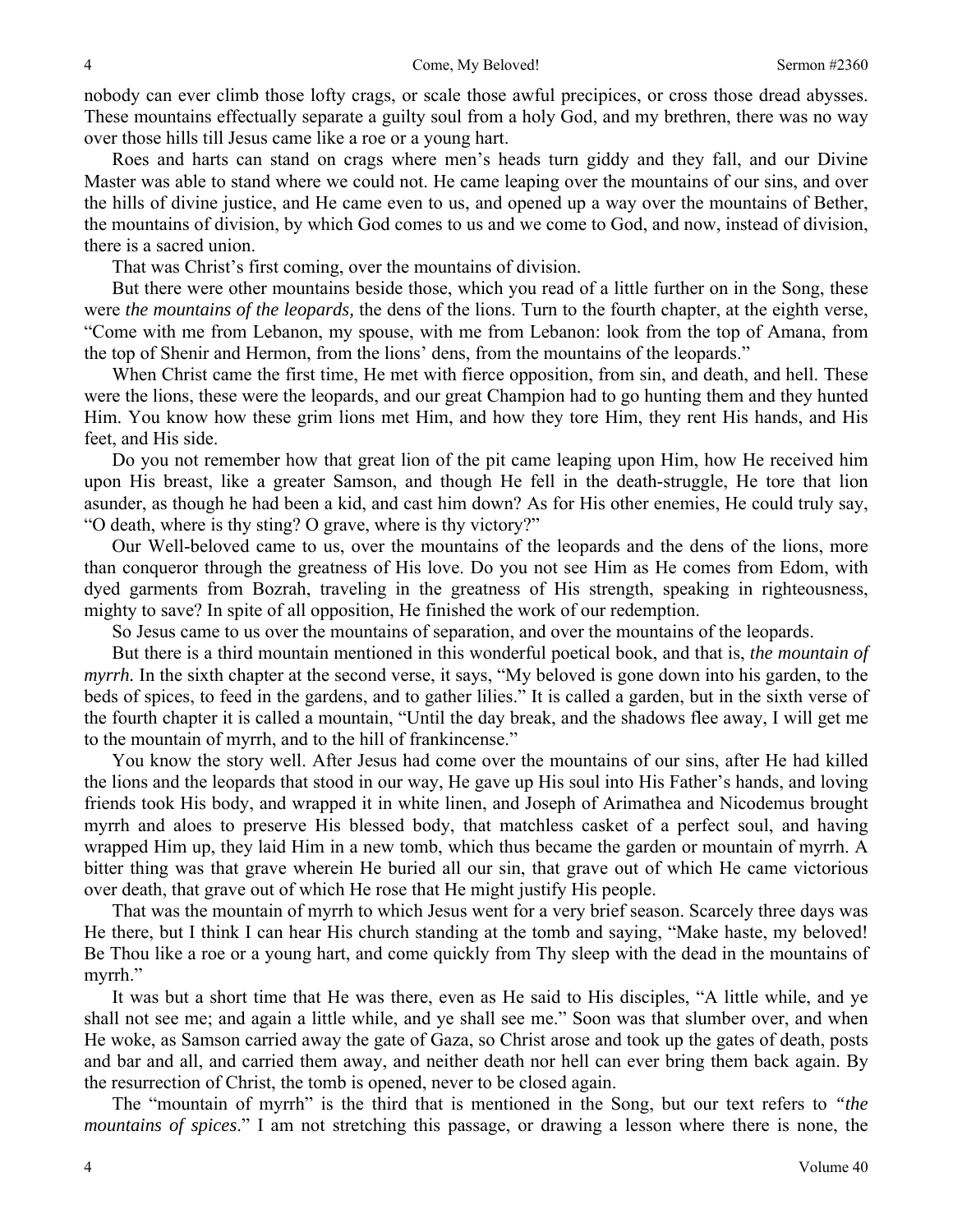mountains of spices are those places where Jesus dwells at this very moment at the right hand of God. It is from there that we now call Him with the spouse when she said, "Make haste, my beloved, and be thou like a roe or to a young hart upon the mountains of spices.

What are these spices? Are they not Christ's infinite merits, which perfume heaven and earth? The foul corruption of our sins is not perceptible because of the mountains of spices. One single sin would be vile enough to pollute a universe, what then were all our sins put together? Behold this wondrous sanitary power of divine grace, these mountains of spices more than nullify the foulness of our sins. Christ's merit is perpetually before the eyes of His Father, so that no longer does He perceive our sins.

What shall I say next of these mountains of spices? Are they not our Lord's perpetual and prevailing prayers? He intercedes for the people before the throne of God. He is that great angel from whose swinging censer there goes up continually the incense of intercession. The prayers of saints are presented by Him to His Father with all His own merit added to them. These are the mountains of spices, Christ's infinite merits and His ceaseless prayers, His undying supplications to the great Father on behalf of all His people.

In consequence of this, I think I may say that the praises of His glorified people, the sweet music of the harps of the redeemed, the everlasting symphonies of the spirits of just men made perfect and cleansed by His atoning blood—are not these as sweet spices before God? Yes, all heaven is perfumed with everything that is precious and acceptable, full of a sweet savor unto God, and a delightful fragrance to all His people.

Now, this is where Jesus is now, not here in this foul, polluted world, but up yonder He rests in the mountains of spices, and the prayer of His church is continually, "Come, my beloved! Make haste, my beloved! Be thou like a roe or to a young hart upon the mountains of spices."

**III.** That brings me to what is really the gist, the main point, the arrowhead of the text. We have noticed what the church calls her Lord, and whence she calls Him, now thirdly, note HOW SHE CALLS HIM. She says, "Make haste, my Beloved, make haste."

Why is it that all the church of God, and each individual Christian in particular, should be found anxious for the speedy coming of our Lord Jesus Christ? I think, surely, that *this is the result of true love*. Does not love always wish to see the object on which its heart is fixed? When your dearest one parts from you for a while, do you not always wish for a speedy return? The parting is painful, it were bitter indeed if you did not expect to meet again. So you say, "Be no longer absent than you are forced to be. Come home as speedily as you can."

Where there is great love, there gets to be great longing, and that longing sometimes becomes so vehement as to be well-nigh impatient. May not the church that mourns her absent Lord sigh and cry till He returns? Is not this the very language of intense love, "Make haste, my Beloved, and return to me"? If we love our Lord, we shall long for His appearing, you can be sure of that, it is the natural result of ardent affection.

But notwithstanding this, beloved, we sometimes need certain incentives to stir up our souls to cry for our Lord's return. One reason that ought to make the believer long for Christ's coming is that *it will end this conflict.* Our lot is cast in a wretched time, when many things are said and done that grieve and vex God's Holy Spirit, and all who are in sympathy with Him.

Sometimes it is false doctrine that is proclaimed, and if you preach the truth, they smite you on the mouth and then you say to yourself, "Would God the Lord would come!" At other times, it is sheer blasphemy that is uttered, when men say, "The Lord delayeth his coming," or when they talk as if He were not Lord, as if His Gospel were no Gospel and His salvation were worn out. Then we say, "Make no tarrying, O our God! Come, Lord, and tarry not!" We grow almost impatient then for His coming.

And dear friend, when you see the oppression of the poor, when you hear the cry of the needy, when you know that many of them are ground down to bitter poverty, and yet are struggling hard to earn a bare pittance, you say, "Lord, will this state of things always exist? Shall not these wrongs be righted?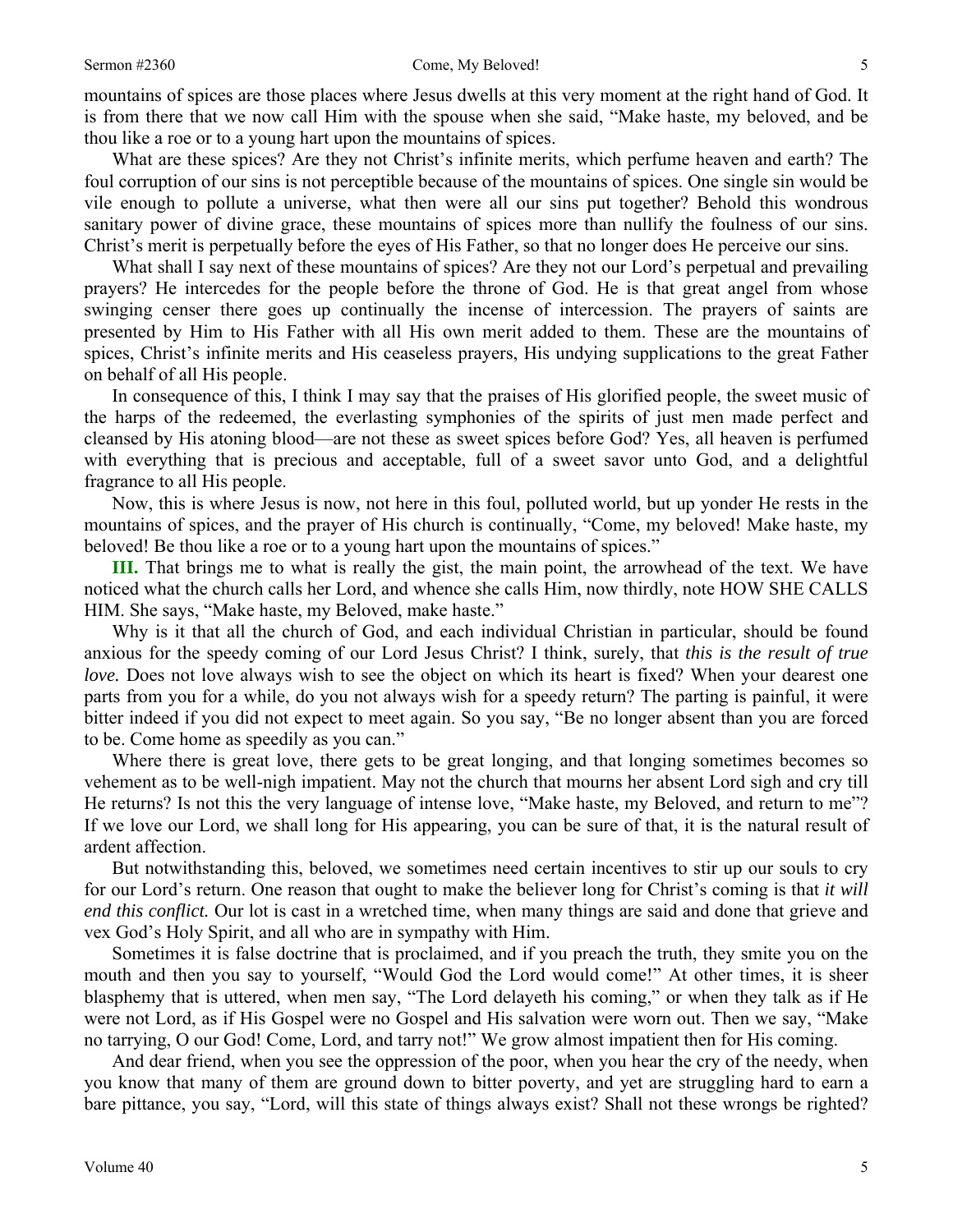Oh, that He would come who will judge the people righteously, and vindicate the cause of the poor and the oppressed!"

Then we look on the professing church and we see how lukewarm it is, how honeycombed it is with heresy and worldliness, and how often the church that ought to honor Christ insults Him, and He is wounded in the house of His friends. We say, "Will not this evil soon be at an end? Will not the conflict speedily be over?"

Oh, how have I stood in the midst of the battle, when the deadly shafts have flown about me on the right hand and on the left, and wounded full sore, I have cried, "Will not the King Himself, soon come, and shall I not ere long hear the sound of those blessed feet whose every step means victory, and whose presence is eternal life?" "Come, Lord! Make haste, my Beloved! Come to the rescue of Your weak and feeble servants, come, come, come, we beseech You!"

Put yourself into this great fight for the faith, and if you have to bear the brunt of the battle, you will soon be as eager as I am that Jesus should make haste and come to your relief. You also will cry, "Make haste, my Beloved," when you think what wonders He will work at His coming.

What will Christ do at His coming? *He will raise the dead*. My eyes shall see Him in that day. "I know that my Redeemer liveth, and that He shall stand at the latter day upon the earth, and though after my skin worms destroy this body, yet in my flesh shall I see God." When Christ shall come the second time, and that blast, of which we sang just now, "the loudest and the last," shall ring through earth and heaven, then shall the dead men arise.

There are newly made graves, the mourners' tears are not yet wiped away. There are the graves of many who have gone home long ago, and we remember them and we say, "Would God that Christ would come and spoil death of those precious relics! Oh, that He would reanimate those bodies, and call together the dry bones, and bid them live!" Come, Lord! Come, Lord! make no tarrying, we beseech You!

And when He comes, beloved, remember that *then shall be the time of the glory of His people,*  "Then shall the righteous shine forth as the sun in the kingdom of their Father." Slander will be rolled away in the day when Christ comes. The wicked shall awake to everlasting contempt, but the righteous to an everlasting justification. They shall be clear of every accusation in that day, and then shall they sit on the throne with their Lord.

They were with Him in His humiliation, they shall be with Him in His glory! They too, were despised and rejected of men as He was, but in that day none shall dare to despise them, for every saint shall be seen to be a king, and a son of the King. Oh, the glory that awaits His people in the day of His coming! "It doth not yet appear what we shall be: but we know that, when He shall appear, we shall be like Him; for we shall see Him as He is." Well may the child of God say, "Make haste, my Beloved!"

Oh, for the sheathing of the sword, and the waving of the palm! Oh, for the drying of the tear, and the handling of the harp of gold! Oh, for the ending of the doubt and the trouble, and the beginning of the everlasting enjoyment and the eternal serenity at the right hand of the Ever-blessed One!

Still, there is another reason why we say, "Make haste, my Beloved." It is this. We desire to share in Christ's glory, but *our chief desire is that our Lord may be glorified.* I believe I shall have the support of every Christian heart when I say that we would a thousand times rather that Christ were glorified than that we should be honored.

Many years ago, after the Surrey Music Hall accident, I well-nigh lost my reason through distress of heart. I was broken down in spirit, and thought that perhaps I might never preach again. I was but a young man, and it was a great sorrow that crushed me into the dust through that terrible accident, but one passage of Scripture brought me recovery in a moment. I was alone and as I was thinking, this text came to my mind, "Him hath God exalted with his right hand to be a Prince and a Savior," and I said to myself, "Is that so? Is Jesus Christ exalted? Then I do not care if I die in a ditch. If Christ is exalted to be a Prince and a Savior, that is enough for me."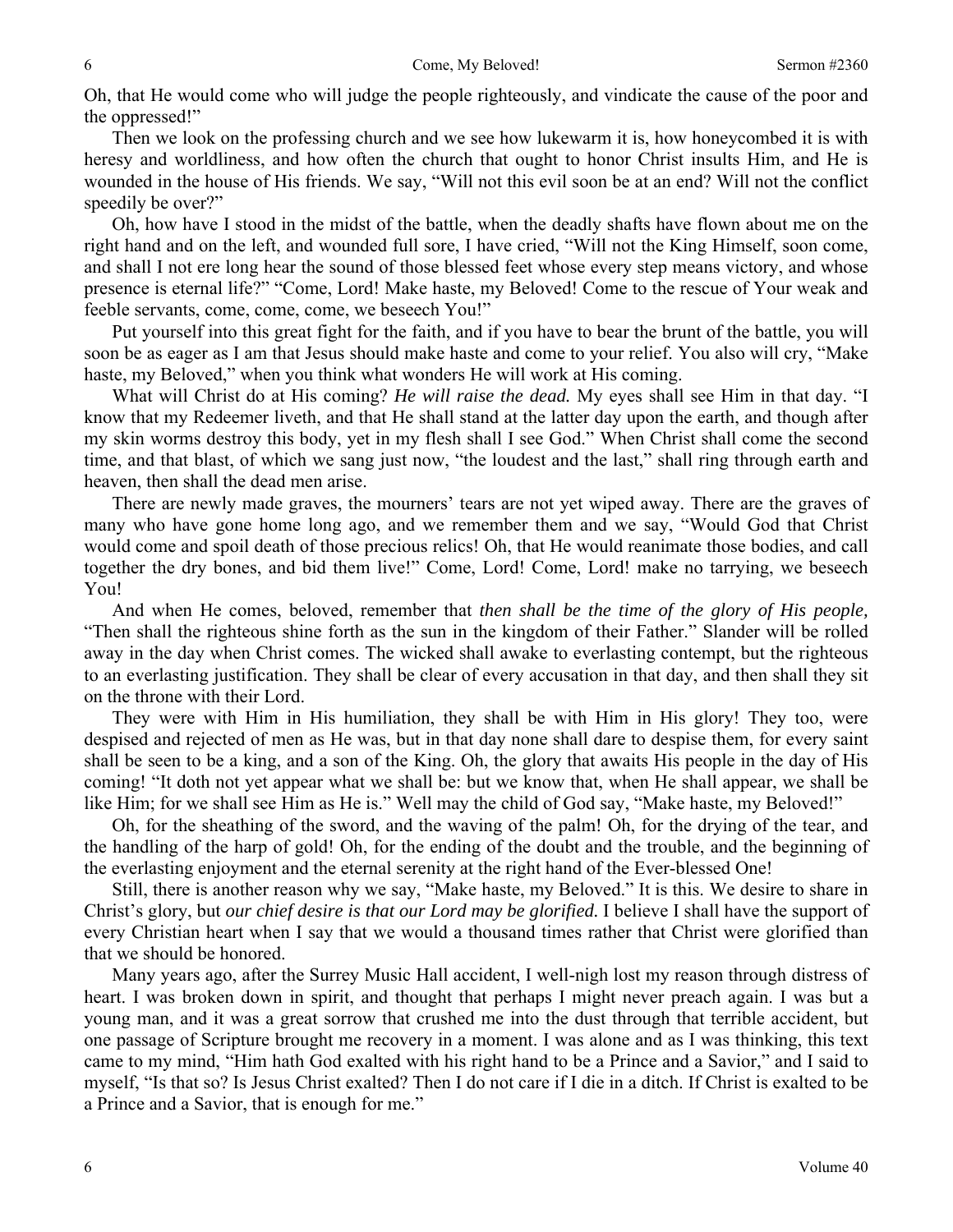#### Sermon #2360 Come, My Beloved! 7

I distinctly recollect remembering what is recorded of some of Napoleon's soldiers who were wellnigh cut to pieces, lying dying, bleeding, suffering, agonizing on the battlefield, but when the Emperor rode by every man lifted himself up as best he could, some resting on the only arm that was left, just to look at him once more and shout, *"Vive l'Empereur!"* The Emperor had come along, He was all right and that was enough for his faithful followers. I think that I felt just like that, whatever happened to me, it was true of Christ, "Him hath God exalted." Never mind what becomes of the man, the King lives and reigns, Jesus Christ is glorified, and so long as that is the case, what matters it what becomes of us?

I think I can say for you, as well as for myself, that if there is anything in this world that will glorify Christ, you will make no hesitation about the bargain. If it will glorify Christ, you say, let it come. Though your name should be cast out as evil, and your body should be left unburied to be gnawed of dogs, what matters it, so long as He who loved us and gave Himself for us, should ride on conquering and to conquer in the midst of the sons of men?

To every loyal soldier of King Jesus, this is the best thought in connection with His second advent, that when He comes, it will be to be admired in His saints, and to be glorified in all them that believe. Then shall there be universal acclamations to Him, and His enemies shall hide their heads in shame and dismay. Oh, what will they do then? What will they do in that day of His appearing? They also will live again, and what will they do in that day?

Judas, where are you? Come here, man! Sell your Lord again for thirty pieces of silver! What does he say? Why, he flees and wishes that he could again go out and destroy himself, but that is impossible. Now Pilate, vacillating Pilate, wash your hands in water and say, "I am innocent of the blood of this just person." There is no water for him to wash his hands in, and he dares not again perform that wicked farce. And now, you who cried, "Crucify him, crucify him," lift up your voices again if you dare!

Not a dog does move his tongue, but hearken, they have found their tongues, and what do they say? They are imploring the hills to fall upon them, they are calling on the rocks to hide them. The King has not put His hand upon His sword, He has not sent forth His lightnings to scatter you, why flee you so, you cravens? Hear their bitter wail! "Oh, rocks and hills, hide us from the face, from the face, from the face of Him that sits upon the throne!" It is the face of Jesus which they were bidden to look upon, that they might live, but now, in another state, they dare not look upon that face of placid love which, in that day, shall be more stern than the frowning brow of vengeance itself.

Yes, they flee, they flee, but you who have trusted Christ, you whom He has saved, you will draw near to Him, you will shout His praises, you will delight in Him, it shall be your heaven to bless Him forever and ever. Oh, yes, great Master, "Make haste, my beloved, and be thou like a roe or to a young hart upon the mountains of spices," and all His saints, with one voice and heart, will say, "Amen."

Oh, that you, who have never trusted Him, would trust Him now, and if you trust Him, you shall live with Him forever and ever. God grant it! Amen.

# **EXPOSITION BY C. H. SPURGEON**

### *REVELATION 22*

**Verse 1**. *And he shewed me a pure river of water of life, clear as crystal, proceeding out of the throne of God and of the Lamb.* 

There is no other "water of life" except that which springs from a Sovereign God and a substitutionary Sacrifice, "a pure river of water of life, clear as crystal, proceeding out of the throne of God and of the Lamb." This sets forth the blessings of salvation that come to us through the Sovereign grace of God by the precious blood of Jesus.

**2.** *In the midst of the street of it, and on either side of the river, was there the tree of life, which bore twelve manner of fruits, and yielded her fruit every month: and the leaves of the tree were for the healing of the nations.*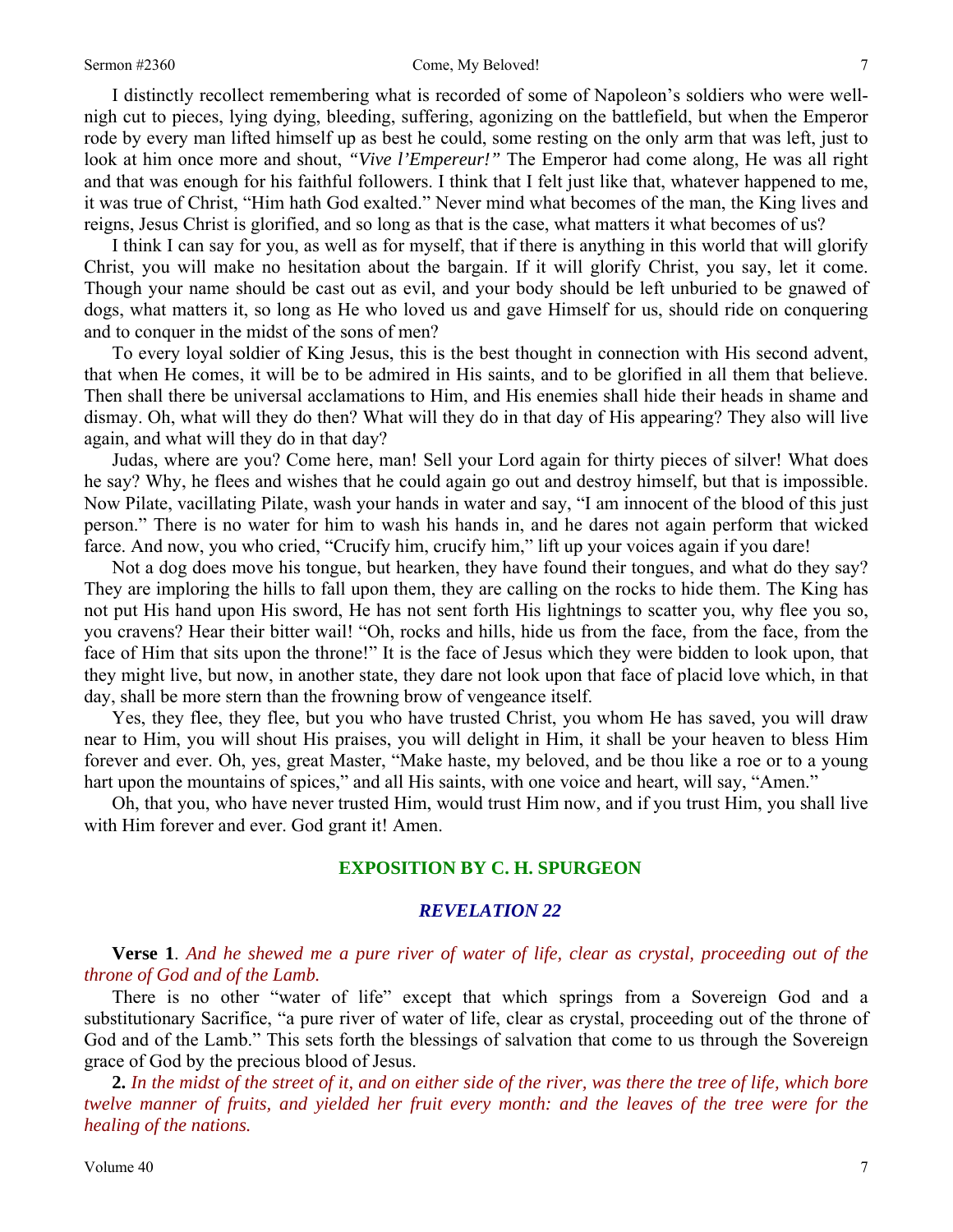When Adam ate of the forbidden fruit, he was cast out of Eden, lest he should also eat of the tree of life, but our new "tree of life" yields us both medicine and food. Blessed are they that eat of it, they shall find a divine variety of mercies, "twelve manner of fruits." They shall find a constant succession of blessings, "and yielded her fruit every month." And there shall be an ever-present power of healing, "the leaves of the tree were for the healing of the nations."

**3.** *And there shall be no more curse: but the throne of God and of the Lamb shall be in it; and his servants shall serve him:* 

Happy servants, to be permitted so to do! Here, dear friends, we are hindered in our service, but I think that it will be heaven enough for some of us to be permitted to serve the Lord forever in glory, "His servants shall serve him."

**4.** *And they shall see his face;* 

Oh, to keep up communion with the Lord while you are at work for Him, to serve Him and to see His face! This is a double joy, this is to be like Martha and Mary in one person, "His servants shall serve him: and they shall see his face."

**4.** *And his name shall be in their foreheads.* 

They will acknowledge Him, and He will acknowledge them. They are glad to wear His name on their foreheads, but who wrote it there? He Himself engraved it, as the seal and token that they were His. Happy, happy people, thus to be owned of God as His peculiar people while they own Him as their only Lord!

**5.** *And there shall be no night there;* 

Here, there are nights of ignorance, of sorrow, of sin, and of fear, but "there shall be no night there." **5.** *And they need no candle, neither light of the sun; for the Lord God giveth them light:* 

He puts aside the use of means. While we are here, we need candles and suns. It seems curious, does it not, to put candles and suns in the same sentence? "They need no candle, neither light of the sun." But after all, compared with God, candles and suns are very much the same thing. Great lights and little lights are all limited, all less than nothing in comparison with the boundless, infinite God, who *is* light, and the source of all light that exists in heaven above, or on the earth beneath.

**5.** *And they shall reign for ever and ever.* 

It must be a wonderful city in which every inhabitant is a king, and not a dethroned king either, for "they shall reign." Every redeemed one in heaven has also an everlasting kingdom, "They shall reign for ever and ever." I hope our friends who are always cutting down the meaning of the word "everlasting" will be good enough at least to let us have an everlasting heaven, whether they do so, or not, we believe that the saints shall reign "for ever and ever."

**6-7.** *And he said unto me, These sayings are faithful and true: and the Lord God of the holy prophets sent his angel to shew unto his servants the things which must shortly be done. Behold, I come quickly:* 

Or "I am coming quickly."

**7.** *Blessed is he that keepeth the sayings of the prophecy of this book.* 

Our Lord is on the road, He may arrive tonight, while we are sitting here. Happy would be our communion service if for the last time, we should be doing as He commanded us in expectation of His coming, and that He should come even while we were commemorating His death!

**8-9.** *And I John saw these things, and heard them. And when I had heard and seen, I fell down to worship before the feet of the angel which shewed me these things. Then saith he unto me, See thou do it not: for I am thy fellowservant, and of thy brethren the prophets, and of them which keep the sayings of this book: worship God.* 

John made a mistake, he mistook the messenger for the Master, and I am not surprised that he did so, for the heavenly beings are like their Lord when they see Him as He is. John was quickly set right, and his error was soon corrected. He was bidden to pay no kind of homage to one who, however bright and holy, was only his fellowservant. No worship of angels, no worship of angelic men, must be tolerated among us. "Worship God," is the command to us as it was to John.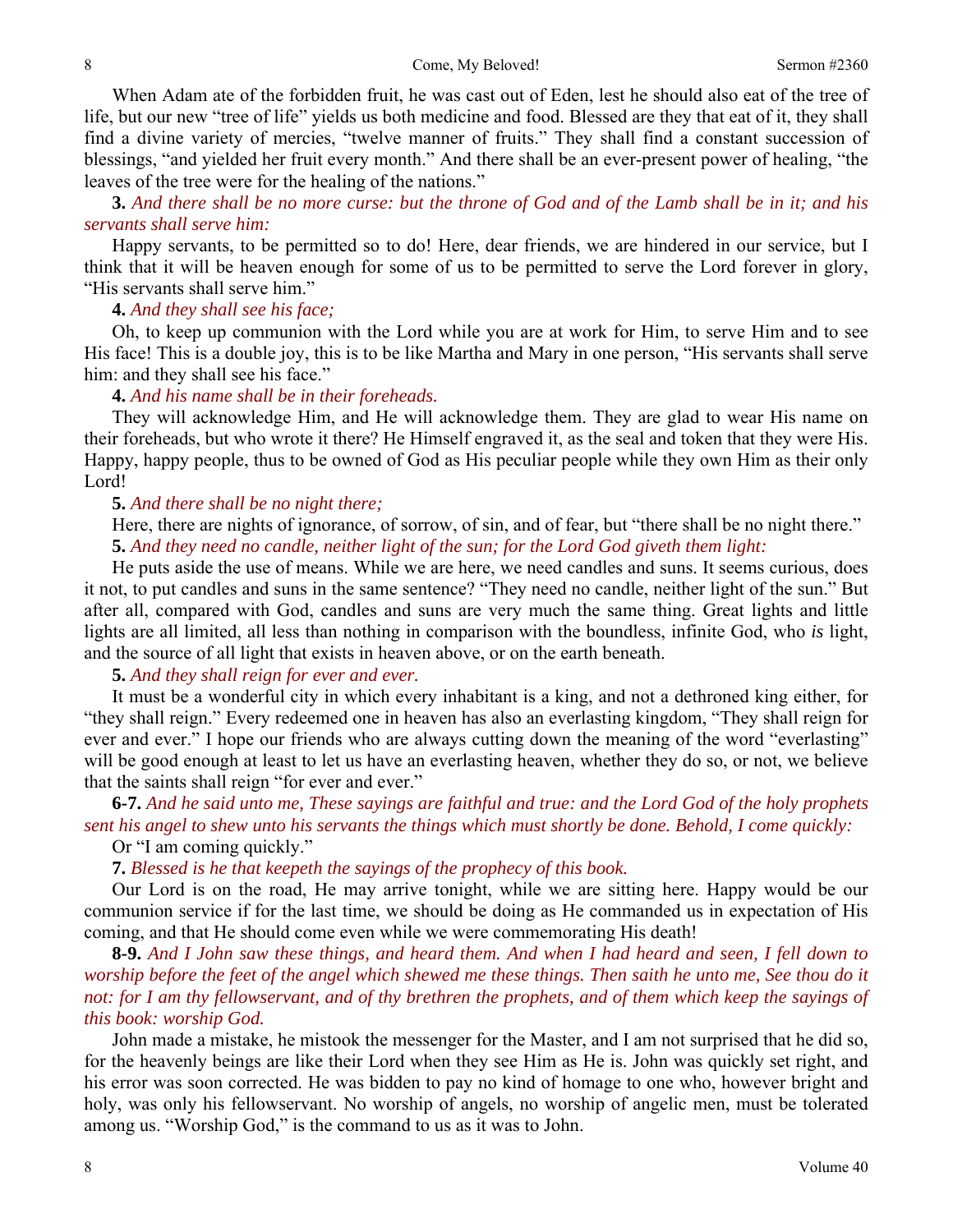**10.** *And he saith unto me, Seal not the sayings of the prophecy of this book: for the time is at hand.* 

There was no need to seal the prophecy, as though it only related to those who would live in distant ages, "The time is at hand."

**11.** *He that is unjust, let him be unjust still: and he which is filthy, let him be filthy still: and he that is righteous, let him be righteous still: and he that is holy, let him be holy still.* 

This is what will be said when Christ comes to judgment, when we get into that future state. Today the voice of Jesus says, "Repent, Repent, Repent," but once cross the narrow stream of death, and pass out of the dispensation of mercy, and then character is fixed, and fixed forever.

**12.** *And, behold, I come quickly; and my reward is with me, to give every man according as his work shall be.* 

What reward will some of you get? Christ will "give every man according as his work shall be."

**13-15.** *I am Alpha and Omega, the beginning and the end, the first and the last. Blessed are they that do his commandments, that they may have right to the tree of life, and may enter in through the gates into the city. For without are dogs,—* 

Men of a quarrelsome and filthy spirit.

**15.** *And sorcerers,—* 

Such as pretend to have dealings with spirits, and who intermeddle with the mysterious things of the unknown world.

**15.** *And whoremongers,—*

All such as indulge their evil passions.

**15.** *And murderers, and idolaters, and whosoever loveth and maketh a lie.* 

Whether it be a lie about things on earth or things in heaven, a falsehood spoken or a false doctrine taught.

**16-18.** *I Jesus have sent mine angel to testify unto you these things in the churches. I am the root and the offspring of David, and the bright and morning star. And the Spirit and the bride say, Come. And let him that heareth say, Come. And let him that is athirst come. And whosoever will, let him take the water of life freely. For I testify unto every man that heareth the words of the prophecy of this book, If any man shall add unto these things, God shall add unto him the plagues that are written in this book:* 

The Book is finished. Not another line of inspiration may any man dare to put to it, on peril that God shall add to him every plague of which the Book speaks.

**19.** *And if any man shall take away from the words of the book of this prophecy, God shall take away his part out of the book of life, and out of the holy city, and from the things which are written in this book.* 

The Book is perfect. You cannot take a line from it without spoiling it, if you were to cut from it a solitary text, it would be misused, and the Book would be marred. You would do this at your peril, for God threatens to take away, out of the Book of Life the name of anyone who takes anything from "the words of the book of this prophecy."

**20.** *He which testifieth these thing saith, Surely I come quickly. Amen. Even so, come, Lord Jesus.*  Thus we sang just now—

> *"Come, Thou, the soul of all our joys! Thou, the desire of nations, come!"*

**21.** *The grace of our lord Jesus Christ be with you all. Amen*.

The whole inspired volume thus closes with a benediction, "The grace of our Lord Jesus Christ be with you all. Amen."

## **HYMNS FROM "OUR OWN HYMN BOOK"—346, 350, 349**